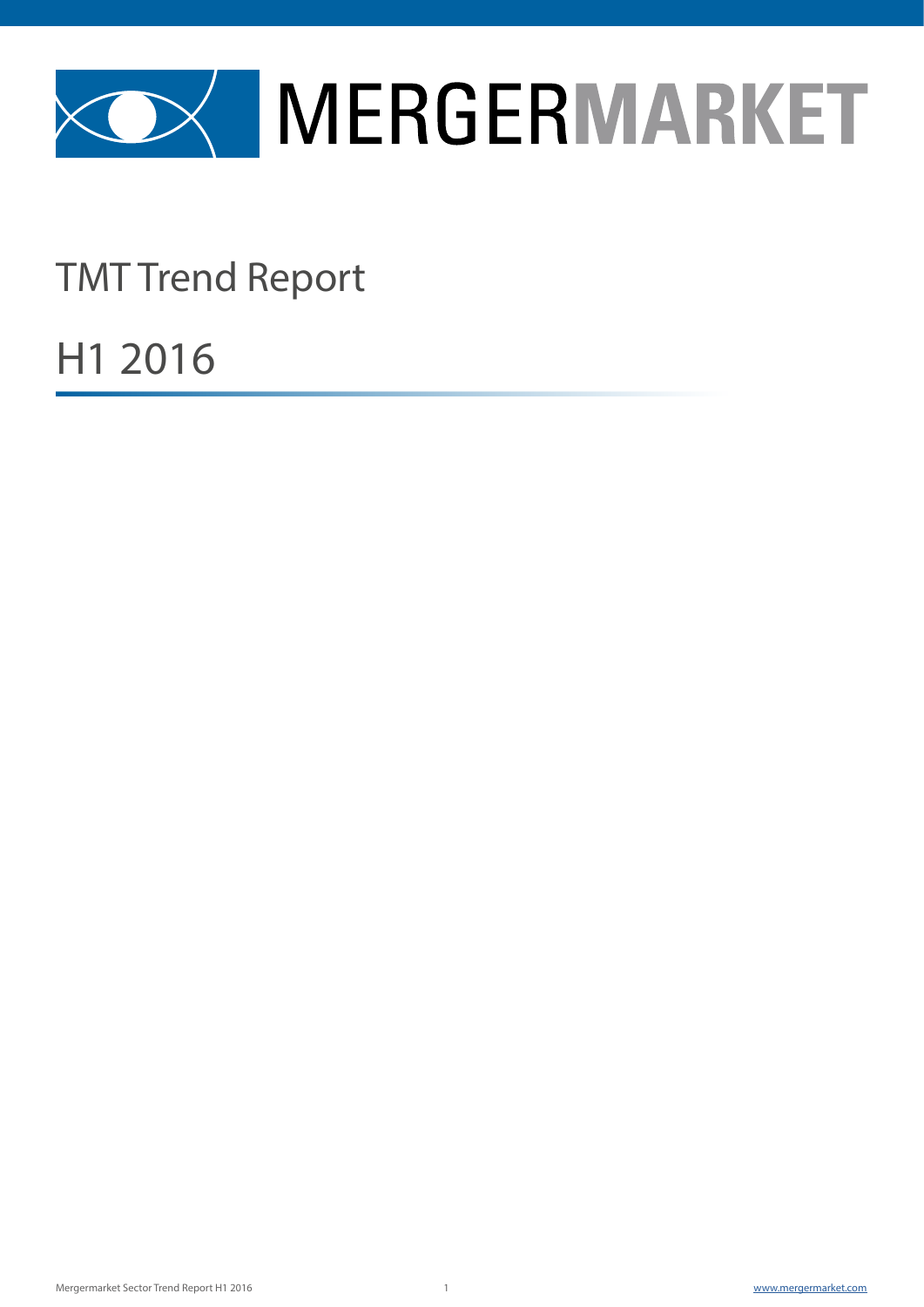**Data analysis**

2013 (US\$ 173.5bn, 1,056 deals).

Supercell – valued at US\$ 8.6bn.

The Technology, Media & Telecommunications (TMT) sector has experienced a rebalancing compared to the record M&A activity seen in 2015. During H1 2016, 1,363 deals worth US\$ 223.1bn represented a 41.6% decrease in value compared to H1 2015 (US\$ 382.3bn, 1,580 deals), and the weakest H1 deal value and count since

#### **Global sub-sector trend**



Following a spate of high valued deals seen over

Reflecting this low activity, no megadeals (< US\$ 10bn) took place within the sector during H1

period in 2015, with the highest valued deal of H1 – Chinese Internet giant Tencent Holding's acquisition of Finland's online gaming editor

the past few years, Telecommunications M&A seems to be feeling the effects of an increasingly saturated market. The sub-sector saw just 78 deals worth US\$ 27.1bn during H1 2016, plummeting 82.4% by value compared to H1 2015 (US\$ 154.1bn, 100 deals), to reach the lowest half-year deal value since H1 2009 (US\$ 26.9bn, 77 deals).

Many Technology companies are at the beginning of their innovation life cycle, and as a consequence less mature businesses are coming to market commanding smaller price tags. M&A targeting Technology during H1 (US\$ 152.0bn, 1,025 deals) highlights this trend, recording a 25.9% value decrease compared to H1 2015 (US\$ 205.2bn, 1,172 deals), while accounting for 147 fewer deals.

Europe suffered the largest regional fall in Technology M&A activity, with 305 deals worth US\$ 24.0bn marking a 44.3% drop in value compared to H1 2015 (355 deals, US\$ 43.0bn). The run up to the referendum slowed UK Technology M&A, with 75 deals worth US\$ 3.1bn announced in the first half of the year representing a 57.5% decrease by value compared to H1 2015 (74 deals, US\$ 7.4bn), and its third consecutive quarterly decline in deal value.

Under the spotlight is the UK's Tech M&A market, which faces uncertainty following the UK's decision to exit the European Union. A period of political turmoil could potentially lead to a slump in activity for UK Tech M&A, particularly within London, which has been established as a hub for Fintech investment.

Media, on the other hand, has seen impressive M&A growth year-on-year, with 260 deals worth US\$ 43.9bn up 90.7% by value compared to H1 2015 (308 deals, US\$ 23.0bn), despite accounting for 45 fewer deals. This wave of consolidation should persist further into 2016, according to Mergermarket intelligence, with major players both in China and the US said to be eyeing media content companies in order to enhance their offerings.

TMT M&A activity during H1 2016 was widely expected to continue the momentum gained during a record-breaking 2015. However, European political uncertainty coupled with a potential increase in US interest rates have taken their toll on M&A activity within the sector. Acquisitions within the media content space will continue to drive M&A within the second half of the year, while the Telecommunications sub-sector will continue to bear the brunt of an increasingly consolidated market.

> Having advised on the Ziggo/Vodafone Libertel joint venture, and the Bluecoat Systems/ Symantec deal, Goldman Sachs led the Financial Advisor League Table by deal value and count, having advised on 29 deals worth US\$ 50.8bn. As a result, the firm moved up from second position year-on-year.

> Skadden Arps Slate Meagher & Flom maintained their position as the Legal Advisor mandated on the highest value of deals, with 27 deals worth US\$ 25.8bn announced. Meanwhile, Kirkland & Ellis advised on the highest volume of deals with 59 deals worth US\$ 18.0bn recorded.

### **Regional breakdown**

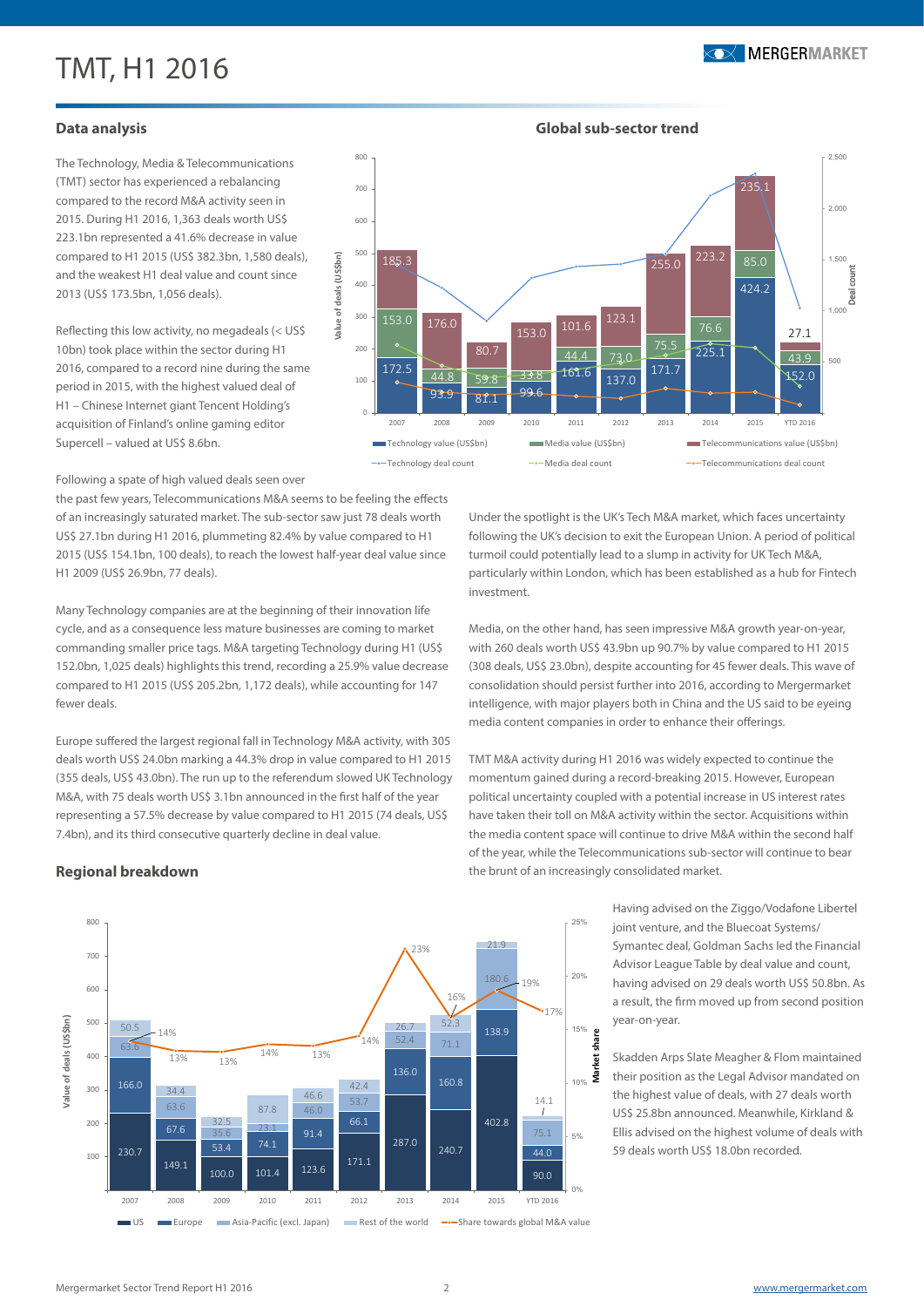

### **Top deals**

| Value<br>(US\$m) | Deal details                                                                                                                                                                                                                                                                                                           | <b>Advisory details</b>                                                                                                                                                                                                                                                                                                      |
|------------------|------------------------------------------------------------------------------------------------------------------------------------------------------------------------------------------------------------------------------------------------------------------------------------------------------------------------|------------------------------------------------------------------------------------------------------------------------------------------------------------------------------------------------------------------------------------------------------------------------------------------------------------------------------|
| 8,600            | <b>Announcement date: 21-Jun-2016</b><br>Target: Supercell Oy (84.3% stake) (Finland)<br><b>Bidder:</b> Tencent Holdings Ltd (China)<br><b>Seller:</b> SoftBank Group Corporation (Japan)                                                                                                                              | FA to sell-side: Morgan Stanley; Mizuho Financial Group;<br>Raine Group<br>LA to sell-side: Fenwick & West; White & Case; Hannes<br>Snellman; Morrison & Foerster<br>FA to buy-side: Bank of America Merrill Lynch<br>LA to buy-side: Anderson Mori & Tomotsune; Avance<br>Attorneys; Covington & Burling; Slaughter and May |
| 6,977            | Announcement date: 15-Feb-2016<br>Target: Ziggo BV; and Vodafone Libertel BV<br>(Netherlands)<br><b>Bidder:</b> Liberty Global Europe Holding<br>BV/Vodafone International Holdings BV<br>(Netherlands)<br><b>Seller:</b> Vodafone International Holdings<br>BV; and Liberty Global Europe Holding BV<br>(Netherlands) | FA to sell-side: Goldman Sachs; LionTree Advisors; Morgan<br>Stanley; Robey Warshaw; UBS Investment Bank<br>LA to sell-side: Allen & Overy; Freshfields Bruckhaus<br>Deringer; Loyens & Loeff; NautaDutilh; Slaughter and May<br>FA to buy-side: -<br>LA to buy-side: -                                                      |
| 5,703            | Announcement date: 13-May-2016<br>Target: Wanda Media Co Ltd (China)<br><b>Bidder:</b> Wanda Cinema Line Co Ltd (China)<br><b>Seller:</b> Investor group led by Beijing Wanda<br>Investment Co Ltd                                                                                                                     | FA to sell-side: -<br>LA to sell-side: -<br>FA to buy-side: China International Capital Corporation<br>LA to buy-side: Jingtian & Gongcheng                                                                                                                                                                                  |
| 4,759            | Announcement date: 25-Feb-2016<br>Target: Greatwall Information Industry Co Ltd<br>(China)<br><b>Bidder:</b> China Great Wall Computer Shenzhen<br>Co Ltd (China)                                                                                                                                                      | FA to sell-side: Huarong Securities<br><b>LA to sell-side:</b> Hunan Qiyuan Law firm<br>FA to buy-side: Haitong Securities<br>LA to buy-side: King & Wood Mallesons                                                                                                                                                          |
| 4,650            | Announcement date: 12-Jun-2016                                                                                                                                                                                                                                                                                         | FA to sell-side: Credit Suisse; Goldman Sachs; Jefferies;                                                                                                                                                                                                                                                                    |

**Target:** Blue Coat Systems Inc (USA)

**Bidder:** Symantec Corporation (USA)

**Seller:** Bain Capital LLC (USA)

Morgan Stanley; UBS Investment Bank **LA to sell-side:** Ropes & Gray; Skadden Arps Slate Meagher & Flom; Wilson Sonsini Goodrich & Rosati

**FA to buy-side:** Bank of America Merrill Lynch; Barclays; Citi; JPMorgan; Wells Fargo Securities **LA to buy-side:** Fenwick & West; Simpson Thacher & Bartlett; *Advising FA:* Davis Polk & Wardwell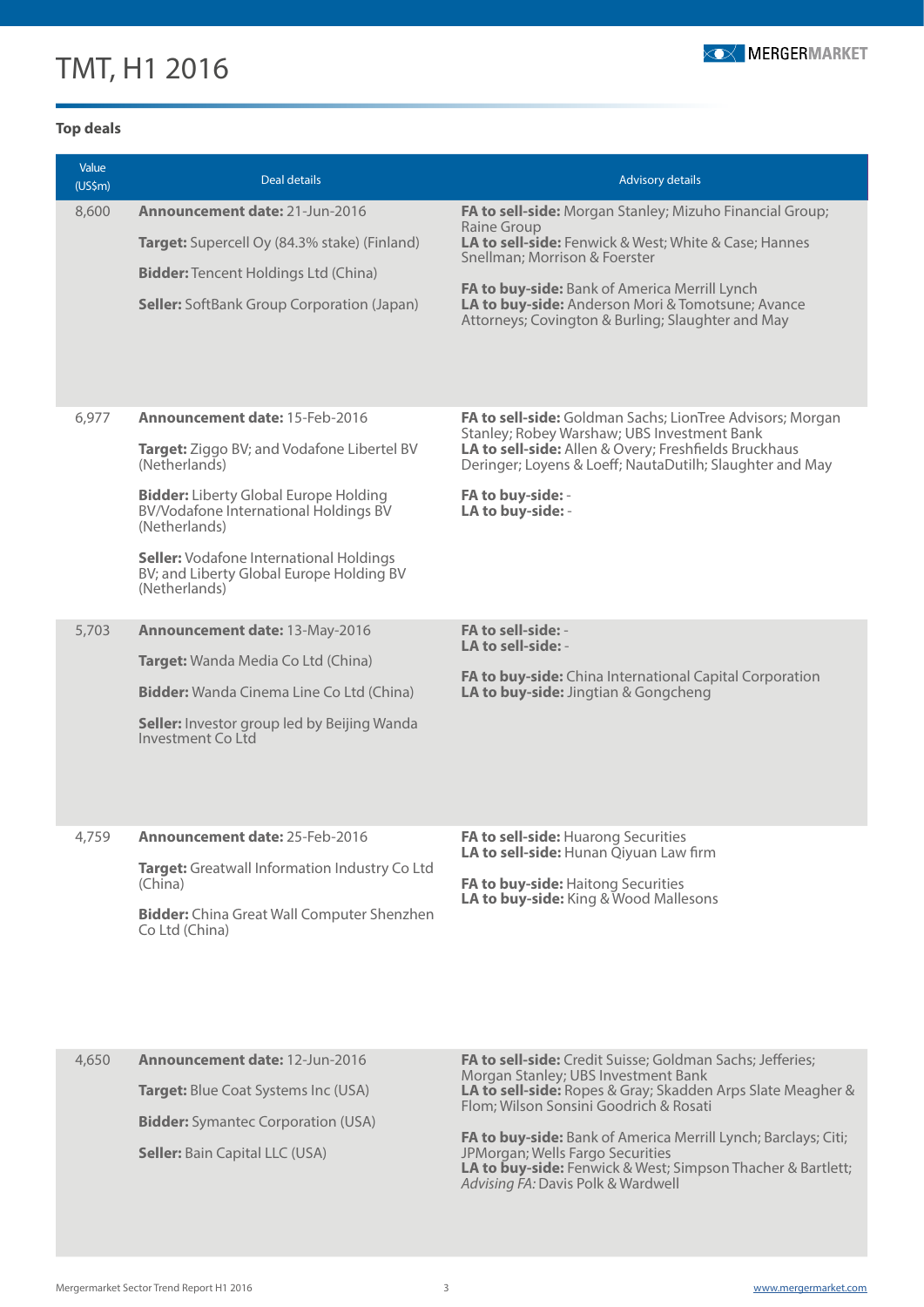

### **Heat chart based on potential companies for sale**

|                        | Pharma,<br>Medical,<br><b>Biotech</b> | <b>TMT</b>     | <b>Industrials</b><br>and Chemicals | Consumer        | Energy,<br>Mining,<br><b>Utilities</b> | <b>Busines</b><br><b>Services</b> | <b>Financial</b><br><b>Services</b> | Other |
|------------------------|---------------------------------------|----------------|-------------------------------------|-----------------|----------------------------------------|-----------------------------------|-------------------------------------|-------|
| <b>North America</b>   | 633                                   | 508            | 309                                 | 282             | 444                                    | 313                               | 177                                 | 239   |
| <b>Europe</b>          | 212                                   | 439            | 521                                 | 619             | 315                                    | 226                               | 296                                 | 527   |
| <b>North Asia</b>      | 149                                   | 323            | 543                                 | 214             | 116                                    | 116                               | 154                                 | 372   |
| Australasia            | 51                                    | 101            | 42                                  | 80              | 90                                     | 63                                | 72                                  | 128   |
| South Asia             | 54                                    | 121            | 92                                  | 59              | 57                                     | 63                                | 117                                 | 106   |
| South East Asia        | 21                                    | 61             | 53                                  | 62              | 76                                     | 28                                | 75                                  | 164   |
| <b>C&amp;S America</b> | 21                                    | 64             | 60                                  | 89              | 102                                    | 54                                | 20                                  | 79    |
| Japan                  | 42                                    | 73             | 49                                  | 39              | 14                                     | 17                                | 12                                  | 43    |
| <b>Central Asia</b>    | $\mathsf 0$                           | $\overline{2}$ | 6                                   | 5 <sup>5</sup>  | 17                                     | $\mathbf 1$                       | $\overline{2}$                      | 5     |
| Africa                 | 8                                     | 13             | 35                                  | 20 <sup>°</sup> | 56                                     | 12                                | 20                                  | 49    |
| <b>Middle East</b>     | $\overline{2}$                        | $\overline{4}$ | 13                                  | $\mathbf 0$     | 14                                     | $\overline{4}$                    | $\overline{0}$                      | 125   |

#### **Drivers**

Right now, in the tech space, everything is for sale. The move to the cloud and mobile, new operating systems, security risks and limited VC funding are having a considerable impact on all areas of Technology. M&A is an important way to adapt to these changes, and as tight credit markets loosen up and public equity markets come back to life, there is ample room for deal momentum to continue.

Recent moves by software giants to acquire companies in specific industry verticals could be a growing trend. "A lot of tech companies are picking verticals to focus on," said Jennifer Nason, global chairman of TMT banking at JPMorgan. In regards to Oracle's recent USD 551m acquisition of Opower, a provider of cloud-based software to the utility industry, Nason said: "Oracle is one of these that may want to go deep in a sector." One Tech company that is buying in the healthcare vertical is IBM, and in February IBM Watson Health announced it had acquired Truven Health Analytics, a company that offers information and analytic tools to the healthcare sector, for USD 2.6bn.

The crowded accounting software space is likely to see consolidation and expansion into adjacent spaces, as companies look to differentiate by building vertically integrated business platforms. The market will see consolidation among a few players as it reaches a point of saturation, said Sridhar Vembu, CEO of Zoho Corp, noting that more and more companies will likely look to acquire to bolster their product suite. Until that time, there remains a tremendous opportunity to capture a small business market of clients that do not currently use accounting software.

Apple is looking for potential acquisition candidates and is willing to pursue a larger deal than it has undertaken previously, according to CEO Tim Cook . "We continue to look and we stay very active in the M&A market," he said. A report by Mergermarket in January noted that Apple's sizeable cash position meant it was poised to remain an active player in the M&A space and could be tempted to deploy some of its capital on larger-size deals in 2016.

Unicorns - startups with billion dollar valuations - are expected to be acquired in greater numbers later this year thanks to a drop in their valuations. Last year, many unicorns raised capital at valuations ahead of what they could attain in a public listing according to David Locala, Managing Director and head of global technology M&A at Citi. That has started to reverse, with startups more commonly raising capital at a discount to where they would be if public, he said. Now, if startups need to raise capital their investors may prefer a sale rather than doing a down round. "I expect more private deals at more reasonable valuations," Locala said.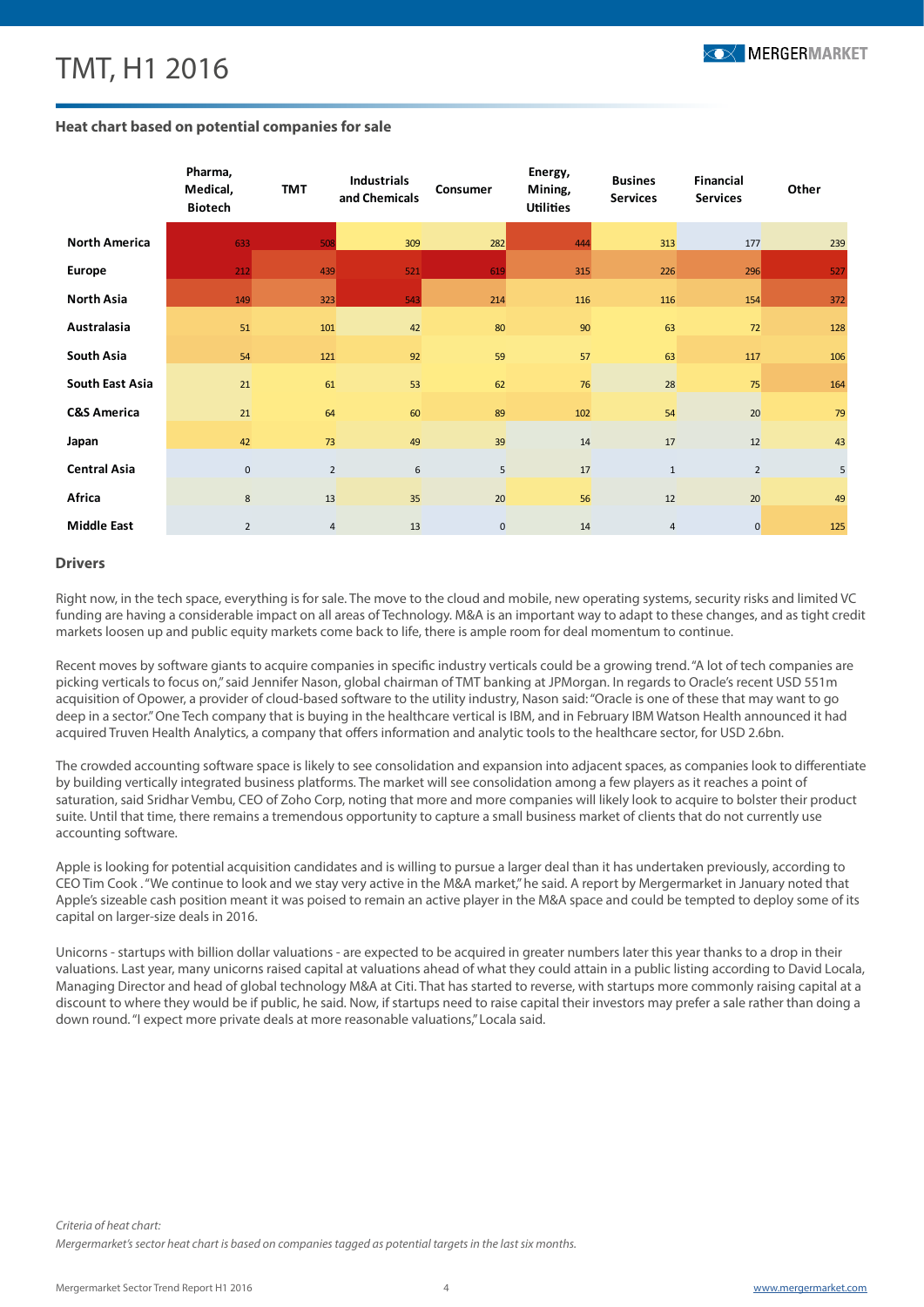

## Financial advisor league table by value

| Ranking             |                     |                               | H1 2016         |            | H1 2015         |                   |  |
|---------------------|---------------------|-------------------------------|-----------------|------------|-----------------|-------------------|--|
| H <sub>1</sub> 2016 | H <sub>1</sub> 2015 | Company Name                  | Value<br>(US5m) | Deal count | Value<br>(US5m) | % Value<br>change |  |
|                     | $\overline{2}$      | Goldman Sachs                 | 50,774          | 29         | 163,214         | $-68.9%$          |  |
| $\overline{2}$      | 5                   | Morgan Stanley                | 41,246          | 25         | 135,422         | $-69.5%$          |  |
| 3                   | 3                   | Bank of America Merrill Lynch | 28,605          | 15         | 154,891         | $-81.5%$          |  |
| 4                   | 6                   | JPMorgan                      | 23,435          | 22         | 123,864         | $-81.1%$          |  |
| 5                   | 24                  | <b>UBS Investment Bank</b>    | 21,772          | 20         | 11,377          | 91.4%             |  |
| 6                   | 4                   | Citi                          | 18,442          | 13         | 148,230         | $-87.6%$          |  |
| 7                   |                     | Credit Suisse                 | 15,885          | 14         | 164,053         | $-90.3%$          |  |
| 8                   | 12                  | <b>Barclays</b>               | 15,085          | 12         | 51,991          | $-71.0\%$         |  |
| 9                   | 25                  | China Renaissance Partners    | 13,603          | 16         | 10,119          | 34.4%             |  |
| 10                  | 45                  | China International Capital   | 13,127          | 6          | 1,338           | 881.1%            |  |

## Financial advisor league table by deal count

| Ranking        |                 |                               | H1 2016          |            | H1 2015       |                 |  |
|----------------|-----------------|-------------------------------|------------------|------------|---------------|-----------------|--|
|                | H1 2016 H1 2015 | <b>Company Name</b>           | Value<br>(US\$m) | Deal count | Deal<br>count | Count<br>change |  |
|                | 2               | Goldman Sachs                 | 50,774           | 29         | 28            |                 |  |
| $\overline{2}$ | 5               | Morgan Stanley                | 41,246           | 25         | 23            | 2               |  |
| 3              |                 | JPMorgan                      | 23,435           | 22         | 29            | $-7$            |  |
| 4              | 3               | PwC                           | 2,024            | 22         | 27            | $-5$            |  |
| 5              | 72              | <b>UBS Investment Bank</b>    | 21,772           | 20         | 3             | 17              |  |
| 6              | 10              | <b>KPMG</b>                   | 536              | 18         | 19            | $-1$            |  |
| $\overline{7}$ | 32              | <b>Evercore Partners</b>      | 12,084           | 17         | 7             | 10              |  |
| 8              | 11              | China Renaissance Partners    | 13,603           | 16         | 17            | $-1$            |  |
| 9              | 12              | Deloitte                      | 2,000            | 16         | 17            | $-1$            |  |
| 10             | 9               | Bank of America Merrill Lynch | 28,605           | 15         | 19            | $-4$            |  |

## Legal advisor league table by value

| Ranking        |         |                                   | H1 2016         |            | H1 2015         |                   |
|----------------|---------|-----------------------------------|-----------------|------------|-----------------|-------------------|
| H1 2016        | H1 2015 | <b>Company Name</b>               | Value<br>(US5m) | Deal count | Value<br>(US5m) | % Value<br>change |
|                |         | Skadden Arps Slate Meagher & Flom | 25,800          | 27         | 176,091         | $-85.3%$          |
| $\overline{2}$ | 10      | Sullivan & Cromwell               | 23,685          | 16         | 83,512          | $-71.6%$          |
| 3              | 13      | Wilson Sonsini Goodrich & Rosati  | 20,247          | 29         | 52,444          | $-61.4%$          |
| 4              | 6       | White & Case                      | 19,904          | 24         | 106,179         | $-81.3%$          |
| 5              | 14      | Simpson Thacher & Bartlett        | 19,146          | 20         | 39,568          | $-51.6%$          |
| 6              | 7       | Kirkland & Ellis                  | 18,020          | 59         | 99,266          | $-81.8%$          |
| 7              | 15      | Morrison & Foerster               | 17,783          | 9          | 37,929          | $-53.1%$          |
| 8              | 62      | Fenwick & West                    | 17,120          | 27         | 4,166           | 310.9%            |
| 9              | 146     | Slaughter and May                 | 15,833          | 5          | 616             | 2,470.3%          |
| 10             | 29      | Cravath, Swaine & Moore           | 14,933          | 10         | 19,291          | $-22.6%$          |

## Legal advisor league table by deal count

| Ranking        |    |                                   | H1 2016          |            | H1 2015       |                 |
|----------------|----|-----------------------------------|------------------|------------|---------------|-----------------|
| H1 2016        |    | H1 2015 Company Name              | Value<br>(US\$m) | Deal count | Deal<br>count | Count<br>change |
|                | 3  | Kirkland & Ellis                  | 18,020           | 59         | 42            | 17              |
| $\overline{2}$ |    | <b>DLA Piper</b>                  | 4,759            | 55         | 61            | -6              |
| 3              | 4  | Jones Day                         | 11,778           | 45         | 40            | 5               |
| $\overline{4}$ | 12 | Latham & Watkins                  | 11,328           | 35         | 25            | 10              |
| 5              | 17 | Weil Gotshal & Manges             | 10,542           | 31         | 20            | 11              |
| 6              | 8  | Cooley                            | 3,599            | 30         | 29            |                 |
| $\overline{7}$ | 5  | Wilson Sonsini Goodrich & Rosati  | 20,247           | 29         | 39            | $-10$           |
| 8              | 24 | Morgan Lewis & Bockius            | 1,607            | 29         | 17            | 12              |
| 9              | 7  | Skadden Arps Slate Meagher & Flom | 25,800           | 27         | 32            | $-5$            |
| 10             | 2  | Fenwick & West                    | 17,120           | 27         | 51            | $-24$           |